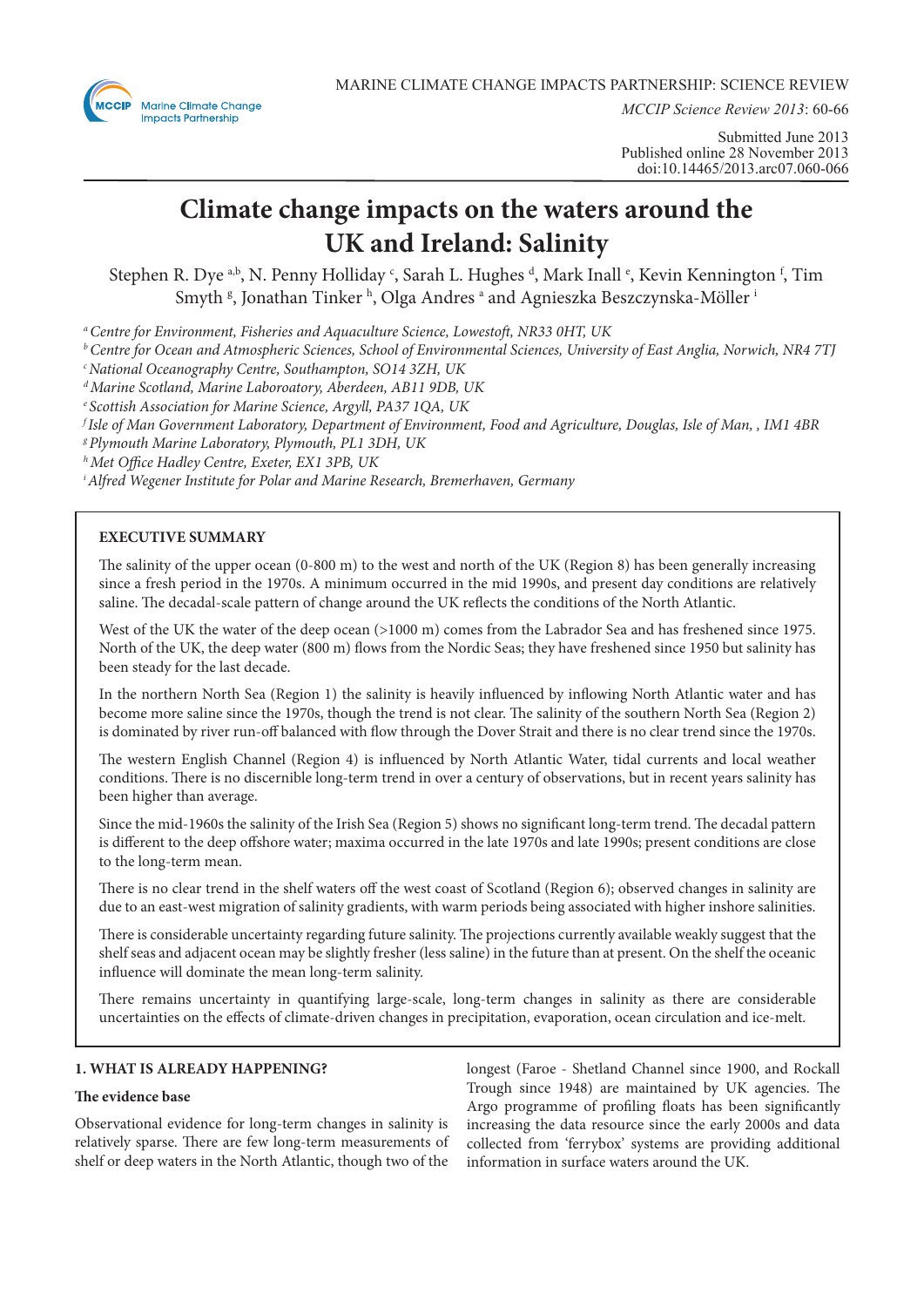Long term observations of salinity in the North Atlantic and Nordic Seas and for some NW European shelf sites are summarised by the Working Group on Oceanic Hydrography (www.ices.dk/community/groups/Pages/WGOH.aspx) annually in the International Council for the Exploration of the Seas (ICES) Report on Ocean Climate (IROC). Here we use the IROC (Dye *et al*.(eds.), 2012) that covers the period up to the end of 2011 and is hereafter referred to as IROC2011. Coastal and shelf sea monitoring stations are maintained around Scotland by Marine Scotland, Marine Laboratory Aberdeen and the Scottish Association for Marine Science, Oban. Other long-term observations are maintained by the Government Laboratory of the Isle of Man, the National Oceanography Centre, the Plymouth Marine Laboratory, Marine Biological Association, and Cefas. ICES coordinate an annual winter survey (IBTS – International Bottom Trawl Survey) which provides an annual snapshot of conditions over the whole of the North Sea.

## **Deep Ocean around the UK and Ireland (including Charting Progress Regions 7, 8, and Irish Atlantic)**

The northern North Atlantic and Nordic Seas exhibit multidecadal-scale variability in ocean salinity, with a maximum in the early 1960s and minimum in the mid-1990s (Peterson *et al*., 2006, IROC2011). It is presently high in salinity. At each sampling site, the large-scale, long-term pattern has further levels of variability imposed upon them, relating to locally important processes such as changing positions of fronts, passing of eddies, river run-off, the changing inflow of different water masses, and the exchange of freshwater with the atmosphere. Sampling of salinity is often too sparse to accurately define the smaller scale influences.

The surface layer of the ocean (the top 100 m) is heavily influenced by changes in precipitation and evaporation (Josey and Marsh, 2005) and is therefore more variable than salinity below the surface layer. However, the salinity of the upper waters of the deep ocean around the UK is most strongly influenced by changes in ocean circulation, which in turn is affected by large-scale atmospheric conditions (Holliday, 2003; Hátún *et al*., 2005; Hakkinen and Rhines, 2009). At present the relationship between changes in the hydrological cycle and ocean circulation, and the impact on regional and large-scale salinity is unclear.

The salinity of the upper ocean (0-800 m) to the west and north of the UK has been increasing since a fresh period (the Great Salinity Anomaly) in the 1970s (Figure 1). A further minimum occurred in the 1990s, and the present day conditions are the most saline since the late 1950s and have remained stable at this level since about 2003. The pattern reflects the changing balance of the inflow of subtropical (salty) versus subpolar (fresh) water into the area (Holliday, 2003). When more subtropical water is drawn into the waters around the UK, the upper ocean becomes warmer and more saline. The relative impact of variations in the salinity of subtropical water has not yet been quantified. Northward advection of the upper ocean waters mean that conditions in this region influence the Nordic Seas and ultimately the Arctic Ocean (Polyakov *et al*., 2007; Holliday *et al*., 2008).



*Figure 1a: Charting Progress Region 7 Faroe - Shetland Channel (61.00°N 3.00°W). Salinity anomaly (base period 1971-2000) of the Atlantic Water in the slope current in the Faroe Shetland Channel for the period 1950 to 2011. [Image sourced from IROC2011 Figure 52]* 



*Figure 1b: Charting Progress Region 8 Rockall Trough (56.75 °N 11.00°W). Salinity of the upper ocean (0-800 m) for the period 1975 to 2011. [Image sourced from IROC2011 Figure 45]*



*Figure 2a: Charting Progress Region 8 Rockall Trough (56.75 °N 11.00°W). Salinity in the Labrador Sea Water layer (1800 - 2000 m) for the period 1975 to 2011. [Image sourced from IROC2011 Figure 83]*



*Figure 2b: Labrador Sea. Salinity anomaly in the Labrador Sea Water layer (1800 - 2000 m) for the period 1929 to 2011. [Image sourced from IROC2011 Figure 81]*



*Figure 3: Charting Progress Region 7 Faroe - Shetland Channel. Salinity of overflow water at 800 m for the period 1950 to 2011. [Image sourced from IROC2011 Figure 78]*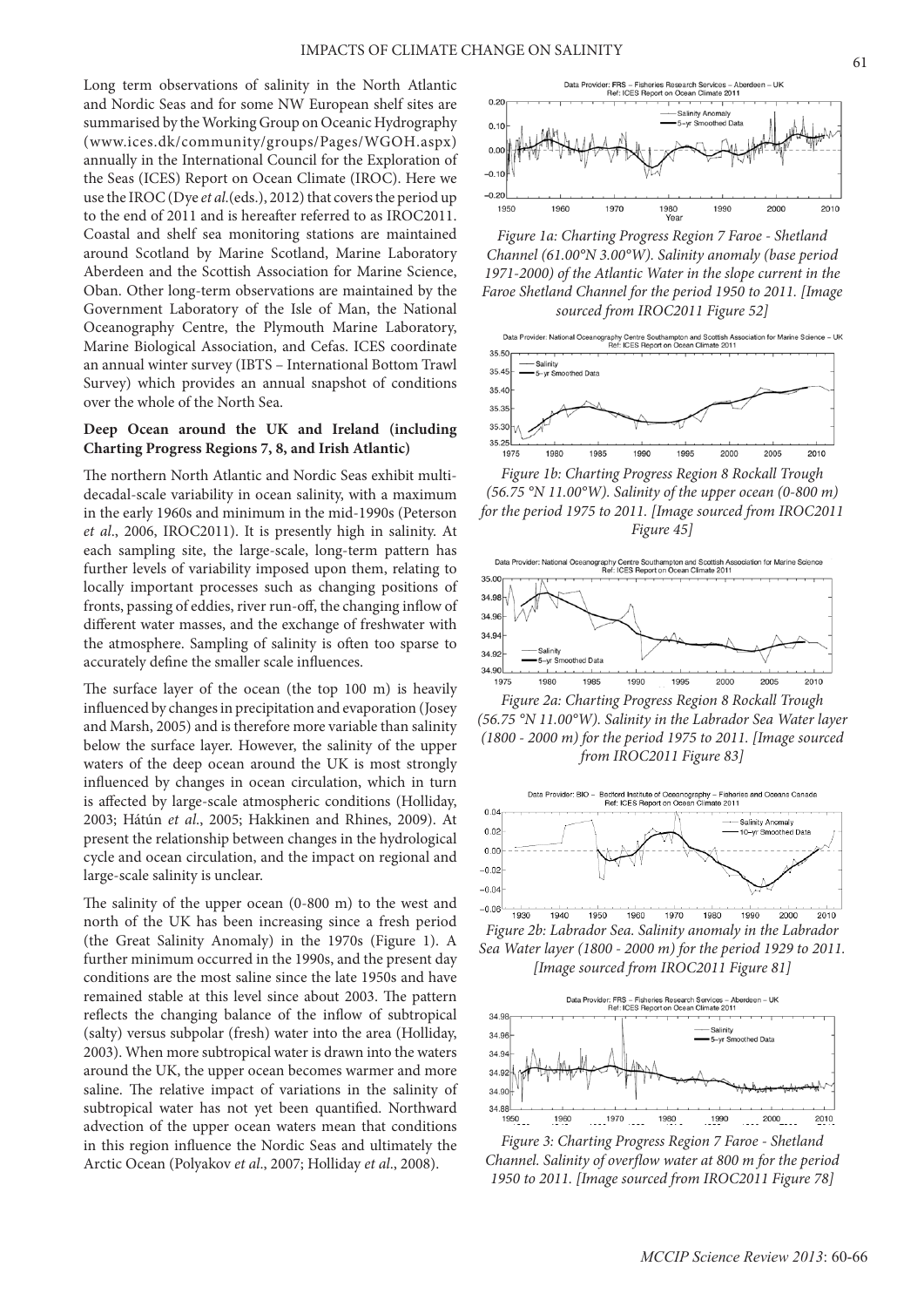Surface conditions in a few key locations remote to the UK (e.g. Labrador Sea, Nordic Seas), where surface water sinks into the deep ocean, affect the salinity of UK deep waters (Dickson, *et al*., 2002; Yashayaev *et al*., 2007). Below 1000 m the deep ocean west of the UK and Ireland has become fresher since 1975 (Figure 2a), reflecting a lagged response to a period of freshening in the Labrador Sea where this deep water originates (Figure 2b). In the Rockall Trough this water mass appears to have reached its salinity minimum in 2003-2004 with a slight increase towards the end of the last decade (Figure 2a). This fits, but is too early to confirm, our expectation that the deep water west of the UK will respond to changes in the originating waters of the Labrador Sea that has become more saline since the late 1990s (Figure 2b). North of the UK, and separated from the main North Atlantic by the Greenland Scotland Ridge, deep waters (800 m) flow from the Nordic Seas. They overflow the ridge into the Atlantic via the Wyville Thomson Ridge and Faroe Bank Channel. These waters had a fairly stable high salinity in the 1950s and 60s, then freshened until the about the mid-1990s and have since been stable at relatively low salinity (Figure 3).

#### **Shelf Seas**

#### **North Sea (Charting Progress Regions 1 and 2)**

In the northern North Sea the salinity is heavily influenced by inflowing North Atlantic water from the north (Figure 1a) but the year to year variability here is higher. Since the 1970s salinity has no clear trend in the near-shore Fair-Isle current (Figure 4) but evidently increased in deeper waters to the east (IROC2011, Figure 53).The salinity of the southern North Sea is controlled by a balance of freshwater supply from the surrounding catchments in the UK and Northern Europe and by changes in the transport of Atlantic origin water through the Dover Strait and from the north (Figure 5a). There is no clear trend since the 1970s but multi-annual variations in this salinity appear to have features in common with some in the northern North Sea (Figure 4), in the Atlantic waters of the Faroe-Shetland Channel (Figure 1a) and also in the salinity at Helgoland in the south-eastern part of the North Sea heavily influenced by the outflow of major European rivers (Figure 5b).

Examining the spatial pattern of long-term trends in wintertime bottom salinity in the North Sea from ICES International Bottom Trawl Survey data (Figure 6) suggests



*Figure 4: Charting Progress Region 1 Northern North Sea (59.00°N 2.00°W). Salinity anomaly in the Fair-Isle Current for the period 1960 to 2011. [Image sourced from IROC2011 Figure 54]*

that the positive trend identified in North Atlantic waters to the north of the area is evident in the very northern part of the North Sea but this trend weakens and becomes variable further south.



*Figure 5a: Charting Progress Region 2 Southern North Sea. Normalised sea surface salinity anomaly relative to the period 1971-2000 measured along 52°N between Harwich and Rotterdam, a regular ferry at six standard stations. The time series show the seasonal section average (DJF, MAM, JJA, SON) of the normalised variable. [Image sourced from IROC2011 Figure 58]*

(Alfred–Wegener–Institut / Biologische Ans)<br>Ref: ICES Report on Ocean Climate 2011



*Figure 5b: Charting Progress Region 2 Southern North Sea. Annual sea surface salinity anomaly at Helgoland (base period 1971-2000) for the period 1950-2010. [Image sourced from IROC2011 Figure 55]*



*Figure 6: Charting Progress Region 1and 2 North Sea. Linear trend (per decade) in Winter Bottom salinity calculated from the ICES International Bottom Trawl Survey Quarter 1 data for the period 1971-2012. Values calculated from linear fit to data in ICES rectangles with more than 30 years of data. Hatched areas have a slope which is not significant at the 95% confidence level (alpha=0.05) using Mann-Kendall nonparametric test for a trend. [Image updated from UKMMAS (2010), Figure 3.31, courtesy S. Hughes, Marine Scotland Science]*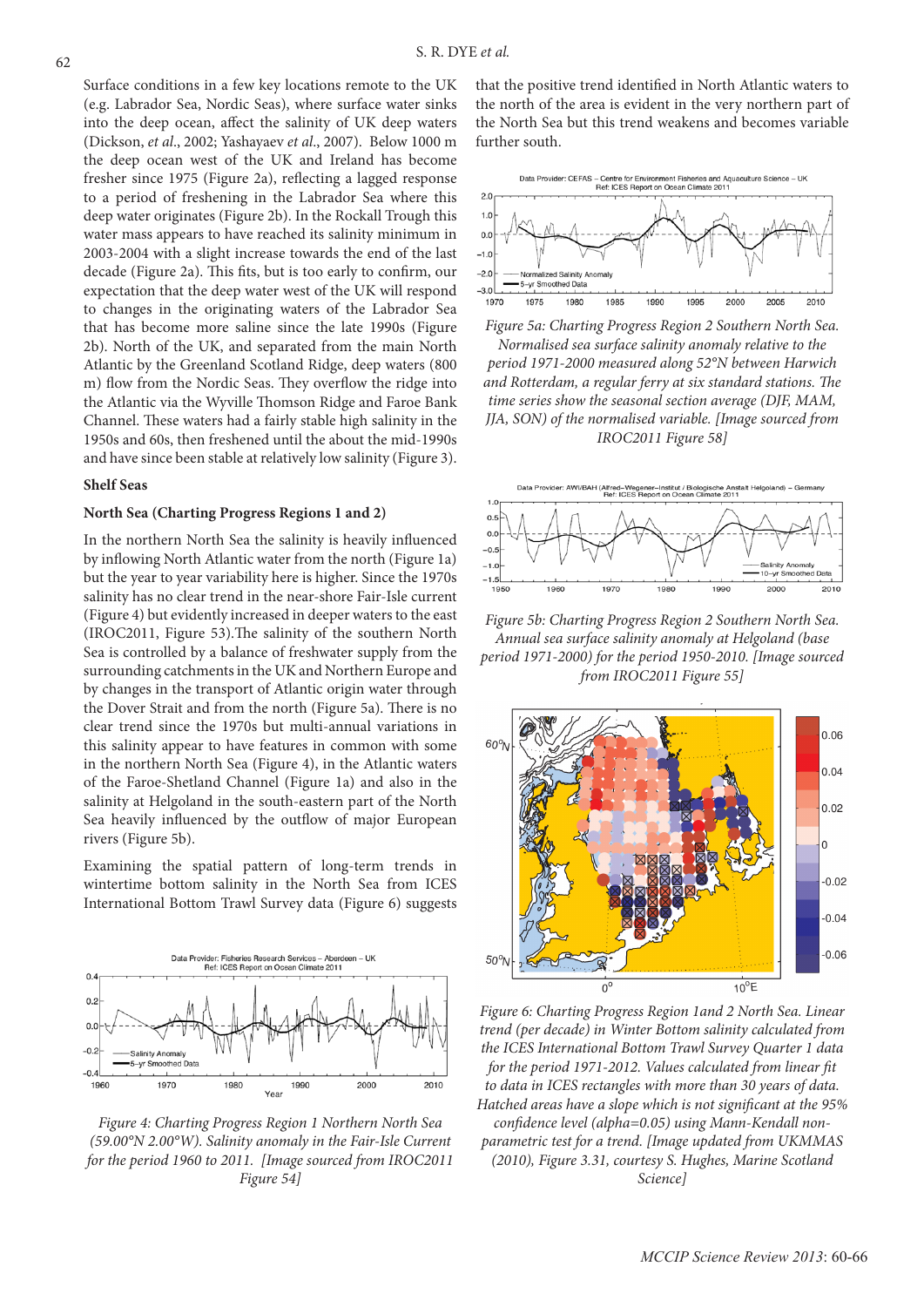#### **Eastern English Channel (Charting progress Region 3)**

There are few available salinity records for Charting Progress Region 3. Ferrybox measurements have been made but the time-series do not extend back far enough to offer an overview of long term variability.

# **Celtic Sea and Western English Channel (includes Charting Progress Region 4)**

The western English Channel, away from the coast, is mainly influenced by North Atlantic Water from the west. It is heavily influenced by tidal currents and local weather conditions which induce stratification in the spring and summer, and deep mixing in the autumn and winter. The Western Channel Observatory (www.westernchannelobservatory.org.uk) station E1 (about 25 miles SSW of Plymouth), sampled since 1903 (Figure 7), lies in 75 m of water and shows considerable inter-annual variability in salinity, with a much greater range of values than the open ocean (compare with Figure 1-3). There is no discernible long-term trend in over a century of observations but there appears to have been an increase in salinity between the early 1980s and recent years which have been higher than average in salinity. This pattern of fresh conditions in the early 1980s and saline conditions in the late 2000s appears similar to that in the southern North Sea (Figure 5) but the data gap at E1 makes a full comparison of the variability difficult.



*Figure 7: Charting Progress Region 4 Western English Channel – Western Channel Observatory Station E1 (50.03°N 4.37°W). Sea surface salinity anomaly (base period 1971-2000) for the period 1903-2011. [Image sourced from IROC2011 Figure 41]*

### **Irish Sea (includes Charting Progress Region 5)**

The North Atlantic is the saline source water for the Irish Sea, but salinity is heterogeneous and all regions are, to some extent, influenced by freshwater. Low salinity waters are largely confined to the north-eastern Irish Sea corresponding to high riverine freshwater loadings, with highest salinities being observed in offshore western Irish Sea waters.

Salinity in the Irish Sea can be represented by a time series in the coastal waters of the southern Isle of Man (IoM) at the Cypris Station near Port Erin Bay (Figure 8). No significant long-term trends have been established, though there are decadal scale variations. Salinity through the 1970s was relatively stable with little evidence of the Great Salinity Anomaly. There was a period of low salinity through the 1980s into the early 1990s. The late 1990s was generally a period of higher salinity and was followed by a freshening in the early 2000s. Salinity has been lower in the first part of the 21st century than the long term average (1966-2010)

with a small positive anomaly evident in 2010. A negative correlation between the winter North Atlantic Oscillation index (NAO $_{\text{DIFM}}$ ) and winter salinity has been identified here working through the influence of NAO on precipitation. In the IoM NAO negative (positive) winters tend to have lower (higher) rainfall generating more saline (fresher) waters around the IoM in these years (Kennington, 2012).





#### **West Scotland (Charting Progress Region 6)**

Reliable continuous measurements of salinity in the Tiree Passage on the west coast of Scotland started in 2002 (Figure 9). Observations made between 1975 and 1996 indicate that intra-annual changes from warm high salinity water to cool low salinity water are, in general, associated with the across shelf migration of isohalines rather than a broad scale change over the whole shelf (Inall *et al*., 2009). However, it has not been possible to detect any link between this movement and local climate, such as rainfall patterns, or the North Atlantic Oscillation.



*Figure 9: Charting Progress Region 6. Measured hourly and monthly averaged salinity in Tiree Passage. [Image sourced from UKMMAS (2010), Figure 3.79, courtesy M.Inall, SAMS]*

## **2. WHAT COULD HAPPEN?**

The UK Climate Projections 2009 (Lowe *et al*., 2009) indicate that in the future (2070-2098) the shelf seas and adjacent ocean may be slightly fresher than the present, by ~0.2 (Figure 10). In contrast the Celtic and Irish Seas show a weaker change  $(\sim 0.1)$ . This freshening in the UKCP09 projection has also been evident to some degree in two further projections (Friocourt *et al*., 2012, Gröger *et al.,* 2012). The open ocean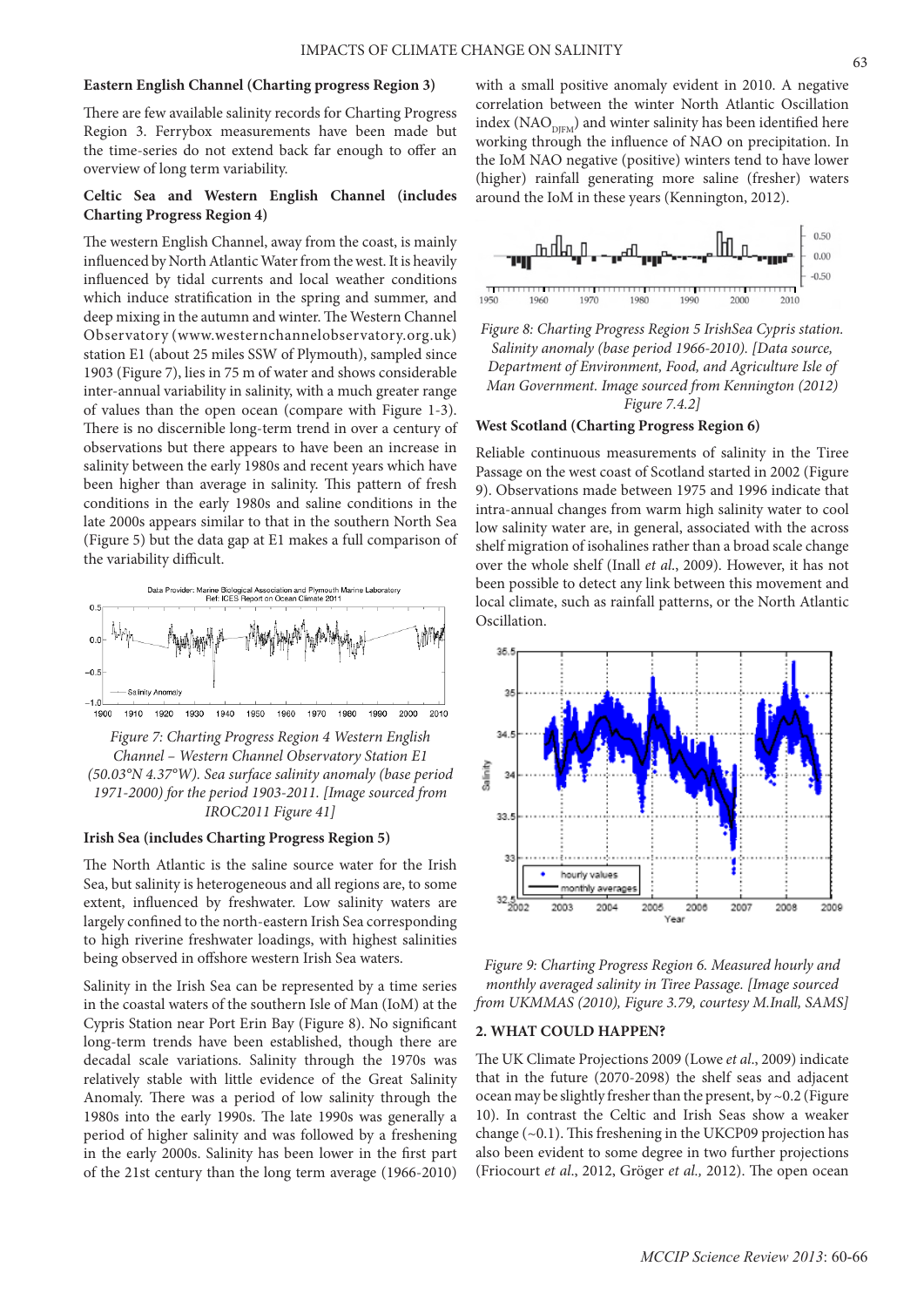salinity is mainly controlled by large scale ocean circulation driven by wind fields, the meridional overturning circulation and the large scale balance of precipitation and evaporation. Those conditions then affect the shelf seas through transport of oceanic water on to the shelf. The on-shelf salinity is modified by changes in precipitation, evaporation and river run-off, but the oceanic control dominates the mean longterm salinity.

A limitation of the regional model UKCP09 projection is the representation of ocean salinity changes from its driving global scale model. Future ocean salinity forcing for the regional model was created by adding a salinity change anomaly (from the driving global climate model) to the present day climatology, effectively limiting aspects of change in salinity (e.g. interannual or spatial variability) that could be observed on the European shelf (Holt *et al.,* 2010). Furthermore, the location of the anomaly may have led to an underestimate of projected freshening (pers. comm. J. Tinker). Further runs of the same model with a fully varying open ocean boundary, and estimates of uncertainty, are being produced by the UK Met Office and hope to be reported in 2014.

#### **3. KNOWLEDGE GAPS**

#### **a. Sparse availability of data**

The number of deep ocean sites for which long term measurements have been made are small. This problem is being addressed in the deep ocean by the Argo float programme which has been greatly increasing the amount of global subsurface data since the early 2000s. This new data source is helping to reduce some of the difficulties due to sparse observations, but it is important that new floats continue to be deployed in order to maintain the level of sampling required as older floats cease to function. The installation of thermo-salinographs on a number of ferries and voluntary observing ships using UK waters will help to redress the shortfall of surface salinity observations in shelf waters.

#### **b. Under-sampling of the seasonal cycle**

When looking at long term variability in time series that are sampled only 1-3 times per year, we need to take account of the season in which the measurements were made. The under-sampling of the open ocean seasonal cycle and how



*Figure 10: Distribution of sea-surface salinity by season, modelled for 1961-1990 (Past, top row, 2070-2098 (Future, middle row), and the different (Future minus Past, bottom row). [Image sourced from UKCP09, Lowe* et al*., 2009 Figure 6.8].*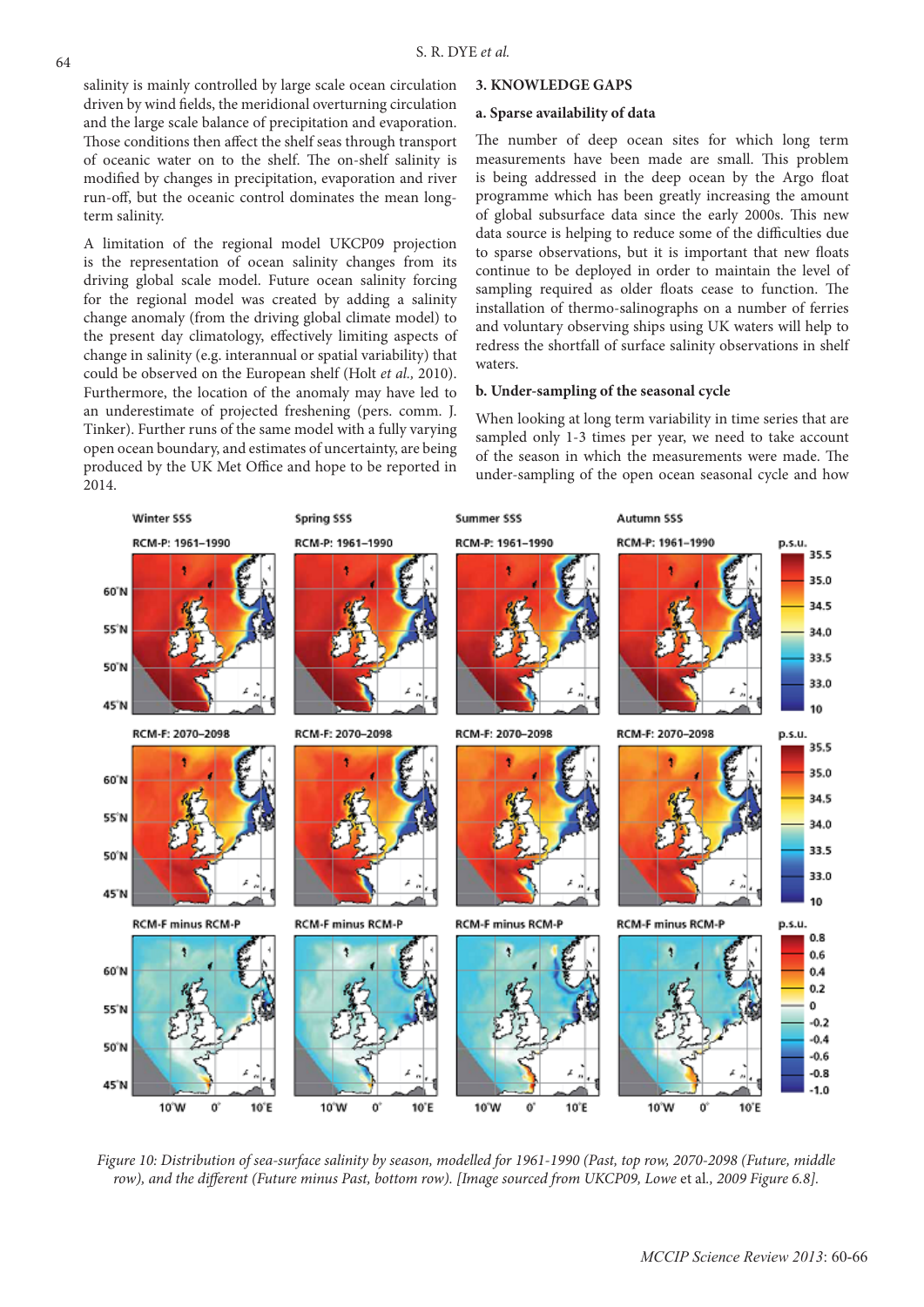it may be changing over time is a major uncertainty for interpreting long term changes. The key to resolving the open ocean signal cycle lies in assimilating temperature and salinity from profiling floats and other devices into numerical models. The models can fill the gaps between the data points, and the data can keep the model close to reality. Progress is being made with developing this technique.

#### **c. The hydrological cycle**

We know that the North Atlantic ocean undergoes large-scale, long-term changes in salinity, and so freshwater content, at all depths. But at present there remains uncertainty in the causes of those changes and their relationship with anthropogenic climate change. Climate models are not able to predict future evolution of the salinity fields with confidence. In particular it is unclear how changes in the hydrological cycle relate to changes in ocean circulation and what the feedback mechanisms might be. Modelling of salinity trends in the UK shelf seas is still being developed, and the accuracy of such models is very much dependent on boundary inputs both from the open ocean (generally longterm) and from the river catchments that discharge onto the north-west European shelf (generally shorter term but often large magnitude salinity change).

# **4. SOCIO-ECONOMIC IMPACTS**

There has been little research into the direct socio-economic impacts of variations in salinity around the UK; rather, the main focus has been on temperature and sea-level rise. However a recent study has shown that phytoplankton, zooplankton and some commercial fisheries are affected by changes in the circulation of the subpolar gyre (Hátún*et al*., 2009). Periods of high salinity in the northern North East Atlantic are associated with higher temperatures, while periods of low salinity tend to have cooler temperatures. These opposing scenarios are linked to the strength of the subpolar gyre circulation which determines the balance between subtropical and subarctic water flowing into the region. It has been shown that when the Rockall Trough is more strongly influenced by warm saline subtropical water due to a weak subpolar gyre (as it is presently), phytoplankton abundance is high, the abundance of warm-water zooplankton is high, and the density of blue whiting and pilot whales in the Iceland-Faroe region is high.

As a key component of the ocean climate and dynamics (through its control of density) salinity is partly responsible for driving ocean circulation. The potential socio-economic impacts of large-scale circulation change are considered in the MCCIP report on Atlantic Circulation and Heat Transport (Smeed *et al*., 2013).

#### **5. CONFIDENCE ASSESSMENT**

## **What is already happening?**

Measurements of salinity at offshore sites are made 1-3 times per year, under-sampling the seasonal cycle which may bias the results. Shelf sea and coastal stations are sampled more frequently (up to daily), so the seasonal cycle is usually better resolved. Calibration is good (although data prior to 1970 are less reliable), so high confidence can be put on actual measurements.

The number of sites for which long-term records exist are limited, so it can be difficult to make an overall assessment of changes in salinity around the UK. However, the variability at the deep ocean sites on time scales of years to decades are consistent across the region and with the North Atlantic region, giving us overall moderate confidence in the results.





There is less confidence in regional climate-change prediction than in global predictions, and less confidence for the hydrological cycle (for salinity) than for temperature. Note that the UKCP09 projections for salinity present a single run under one climate scenario (medium - Lowe *et al*., 2009) and they note a lower confidence in salinity in the model.



## **ACKNOWLEDGEMENTS**

This report on national scale is underpinned by the regional scale collaboration of the ICES Working Group on Oceanic Hydrography, many of the data sets used here are available at http://ocean.ices.dk/iroc. SRD & OA acknowledge the Defra programmes ME5102 and SLA15, SLA25. Deep sea measurements in the Rockall Trough are funded by the NERC National Capability programme (Extended Ellett Line) and are carried out on UK research vessels.

#### **CITATION**

Please cite this document as:

Dye, S.R., Holliday, N.P., Hughes, S.L., Inall, M., Kennington, K., Smyth, T., Tinker, J., Andres, O. and Beszczynska-Möller, A. (2013) Climate change impacts on the waters around the UK and Ireland: Salinity. *MCCIP Science Review 2013*, 60-66. doi:10.14465/2013.arc07.060-066

## **REFERENCES**

- Dickson, R., Yashayaev, I., Meincke, J., Turrell, W.R., Dye, S. and Holfort, J. (2002) Rapid freshening of the deep North Atlantic Ocean over the past four decades. *Nature*, **<sup>416</sup>**, 832-837.
- Dye, S.R., Nolan, G.D. and Beszczynska-Möller, A. (2012) *ICES Report on Ocean Climate 2011*. ICES Cooperative Research Report No. 314. 77 pp.